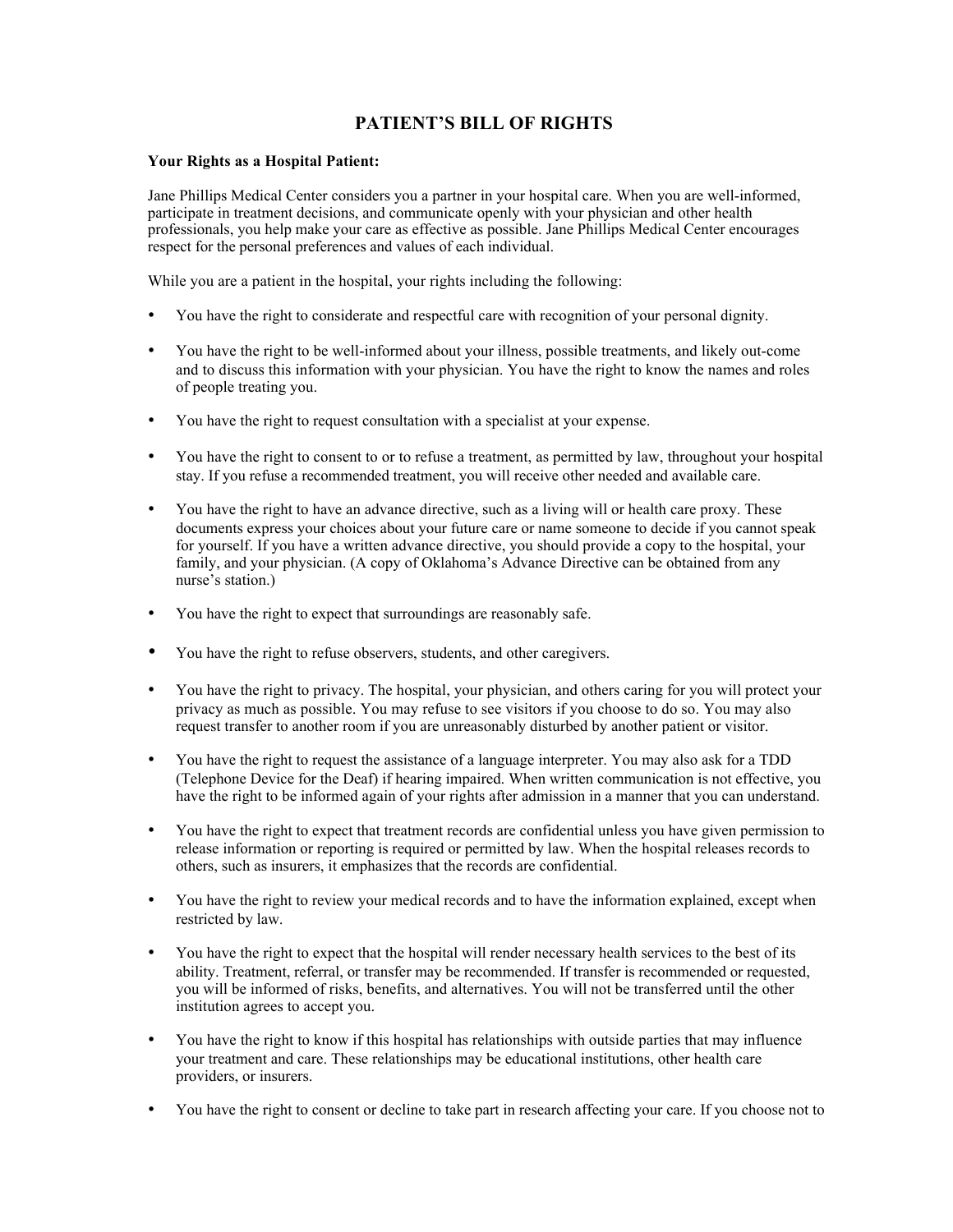take part, you will receive the most effective care the hospital otherwise provides.

- You have the right to be told of realistic care alternatives when hospital care is no longer appropriate.
- You have the right to be informed about hospital policies that affect you and your treatment and about charges and payment methods.

| 704607        |  |
|---------------|--|
| Rev. 03/02/04 |  |

 $(Front)$ 

- You have the right to know about hospital resources, such as our patient relations representatives (918/331-1501, Monday-Friday, 8 a.m. to 5 p.m.) and hospital chaplain (918/333-7200, ask for the chaplain) who can help you resolve problems and questions about your hospital stay and care.
- You have the right for medical decisions to be based on need and not your ability to pay.
- You have the right to be informed about the outcomes of care, treatments, or procedures including unanticipated outcomes, and when appropriate to also have your family informed.
- You have the right to have pain assessed and managed when admitted and throughout your hospitalization.
- You have the right to make a complaint and have it reviewed in a timely, accurate, and confidential manner. You can freely voice complaints and recommend changes without being subject to coercion, discrimination, reprisal, or unreasonable interruption of care treatment and services. To file a complaint, call the Patient Relations Department at 918-331-1501 M-F 8:00 a.m. - 4:30 p.m. or the Hospital Operator 918-333-7200 and ask for the **Patient Relations Department**, or patients may file a complaint with OSDH, 1-800-234-7258, 1000 NE Tenth, Room 1114, Oklahoma City, OK 73117.
- You have the right to an environment that preserves dignity and contributes to a positive self image.
- You have the right to sufficient storage space to meet your needs.
- You have the right to keep and use personal clothing and possessions unless this infringes on others' rights or is medically or therapeutically contraindicated.
- You have the right to access, request amendment to, and receive an accounting of disclosures regarding your own health information as permitted under applicable law.

## Your Responsibilities as a Hospital Patient

- Your responsibilities as a hospital patient are to provide, to the best of your knowledge, accurate and complete information about present complaints, past illnesses, hospitalizations, medications, and other matters relating to your health. You and your family are responsible for reporting unexpected changes in your condition. You and your family help the hospital improve its understanding of your environment or providing feedback about service needs and expectations.
- You and your family are responsible for following the care, service, or treatment plan developed. You should express any concerns you may have about your ability to follow and comply with the proposed care plan or course of treatment. Every effort is made to adapt the plan to your specific needs and limitation. When such adaptations to the treatment plan are not recommended, you and your family are responsible for understanding the consequences of the treatment alternatives and not following the proposed course.
- You are responsible for asking questions when you do not understand what you have been told about your care or what you are expected to do.